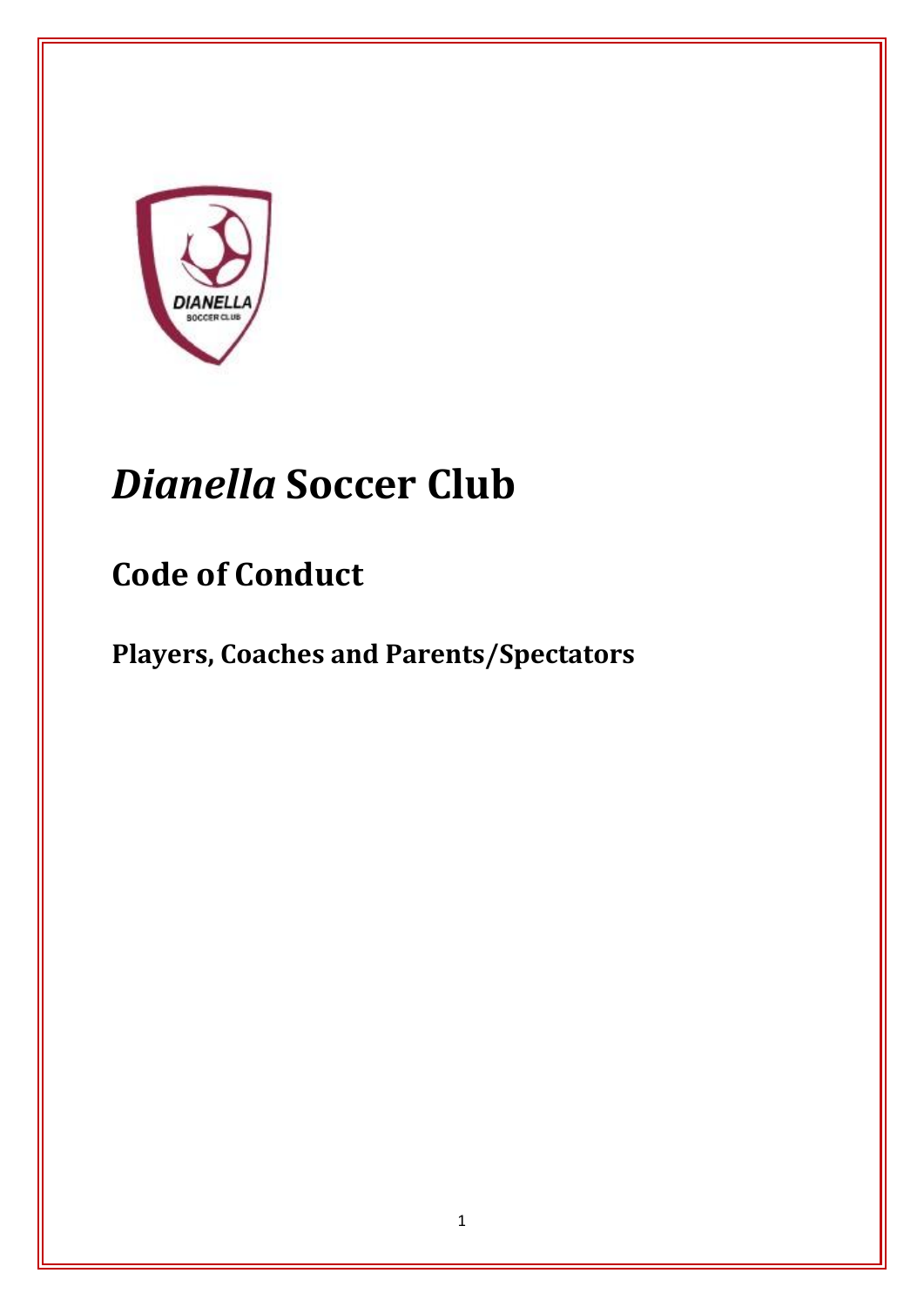### **Code of Conduct**

Dianella Soccer Club is a proud community club. All players, parents and coaches play an important part in upholding high standards of behaviour both on and off the pitch, and maintaining our reputation within the football family. Dianella Soccer Club expects all parents, players, coaches and volunteers at the Club to adhere to the following Code of Conduct, which in conjunction with guidelines set down by the Football Federation of Australia (FFA) and Football West (FW), will help the game stay strong for years to come.

#### **Players** will:

- Play to the best of their ability, play fairly and within the rules.
- Respect all team-mates, opposition, the referee and other match officials, coaches and managers, spectators.
- Accept all decisions made by match officials whether volunteers or paid officials. *Remember, without officials, there is no game.*
- Refrain from the use of foul, rude, offensive or abusive language.
- Be humble. *We enjoy our achievements but do not humiliate opponents and their supporters.*
- Respect the rights, dignity and worth of everyone involved regardless of gender, ability, cultural background or religion.

Players that do not abide by the Code of Conduct, may have any/all of the following actions taken against them by Dianella Soccer Club, FW or FFA.

- Be required to apologise to team-mates, opposition or officials.
- Receive a warning from the coach or Club Committee.
- Be suspended from training and/or match play.
- Be asked to leave the Club.

In addition Dianella Soccer Club, FFA or FW may make parents/carers aware of any infringements of this Code of Conduct. FW or FFA could also impose a fine, suspension, or loss of competition points where applicable against the team or Club.

#### **Coaches** will:

- Recognise that participation and enjoyment are key elements of participation at DSC. *Winning is only one goal. Sure it helps, but it is not the primary reason for participation.*
- Be fair, considerate and honest with all players.
- Teach players to follow the rules and respect opponents and officials.
- Never ridicule a player for making a mistake. *Does a player ever make a mistake on purpose?*
- Refrain from the use of foul, crude, offensive or abusive language.
- Report any complaint made against themselves or member of their team/support group immediately to their respective Club Co-Ordinator, and if necessary to the Club Committee.
- Report any evidence of wrongdoing or persistent bad behaviour immediately to their respective Club Co-Ordinator or Club Committee.
- Act within the law. All communications to players, especially electronic, are to be via the parent/carer or team manager.